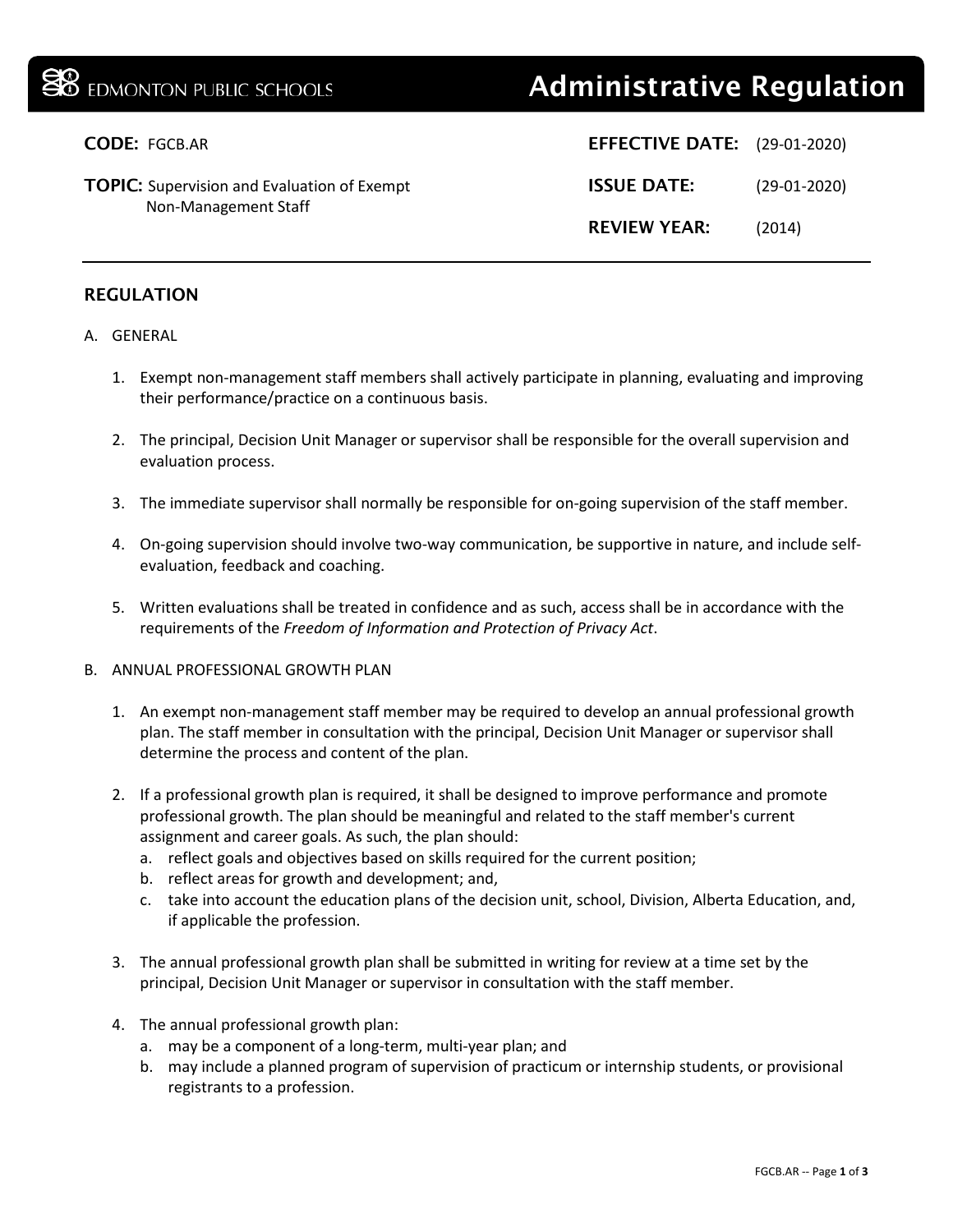- 5. Each annual professional growth plan shall include:
	- a. goal/objective statement(s);
	- b. strategies for achieving the goal/objective(s);
	- c. indicators and/or measures of the achievement of the goal/objective(s); and
	- d. an estimated timeline for completion of the goals/objectives.
- 6. Each year, the principal, Decision Unit Manager or supervisor and the staff member shall review the plan to reflect on:
	- a. the staff member's professional growth;
	- b. the degree of success in achieving the goal/objective(s); and
	- c. how practice has been enhanced by the plan.

## C. SUPERVISION

- 1. Supervision by principals, decision unit managers or supervisors is intended to assist exempt staff members in meeting the responsibilities of their position. Supervision shall be ongoing and supportive in nature.
- 2. The supervision process shall:
	- a. provide support and guidance to staff members;
	- b. include observations and information from any source about the quality of work/service the staff member provides; and
	- c. identify behaviours, skills, knowledge or practices that may require improvement.
- 3. If as a result of information gathered through supervision, a concern about the staff member's behaviour or practices arises, the principal, Decision Unit Manager or supervisor shall provide support and work with the staff member to redress the concern in a prompt manner. A written supervision plan, with expectations and timelines, may also need to be developed.

## D. EVALUATION

- 1. Written evaluations for exempt non-management staff related to the responsibilities and performance standards as outlined in their position description, shall be completed at the end of their probationary period or after six months of being promoted or transferred to a different position.
- 2. All exempt non-management staff shall receive a written evaluation at least once every three years.
- 3. Written evaluations of the exempt non-management staff member's performance may be completed more frequently at the discretion of the principal, decision unit manager or supervisor, or at the request of the staff member.
- 4. The supervision and evaluation of exempt non-management staff shall be conducted with respect, fairness and due process.
- 5. Written evaluations shall include:
	- a. an assessment of the staff member's performance related to the responsibilities or duties assigned during the evaluation period;